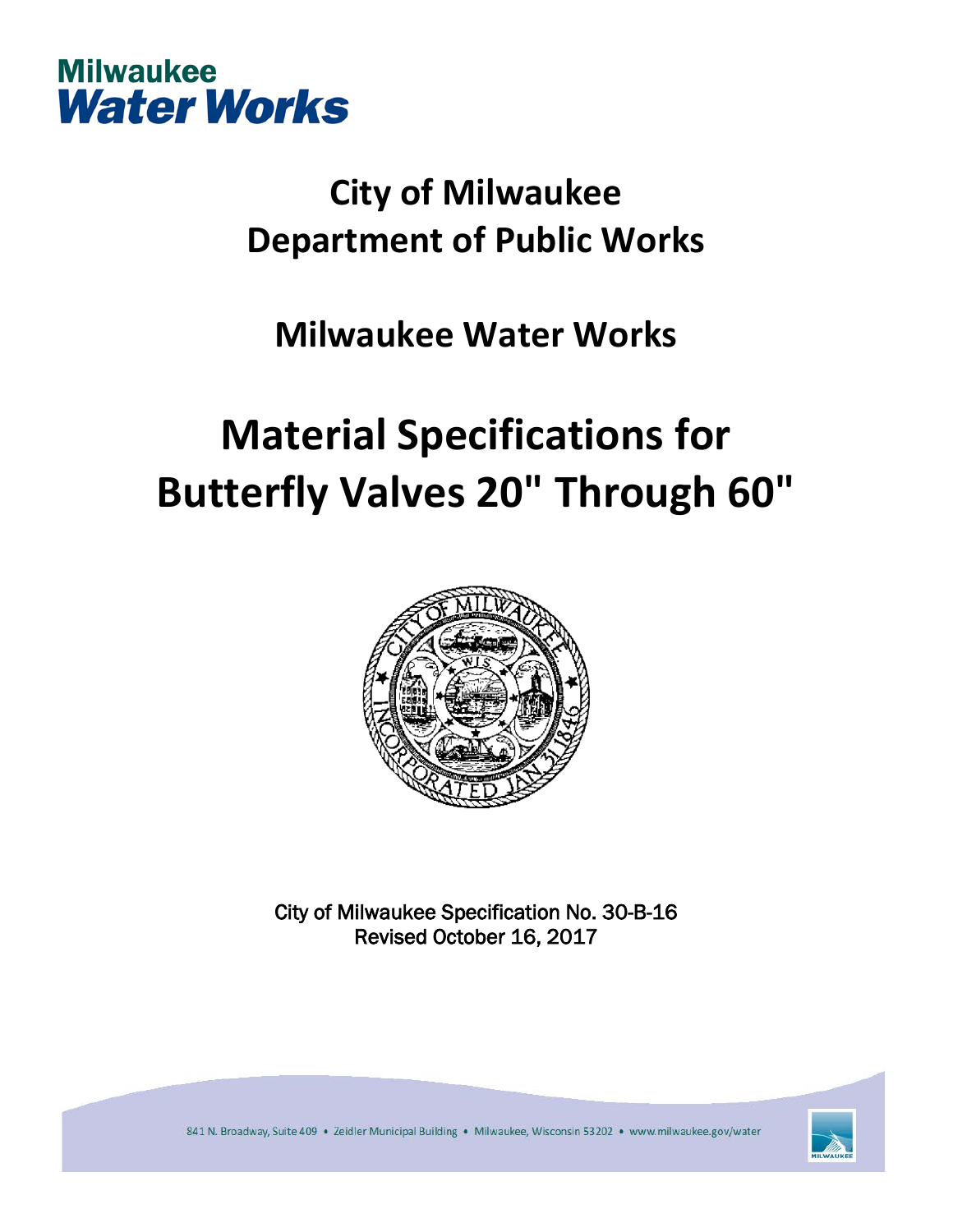- **I.** GENERAL REQUIREMENTS: Vendors bidding through the Department of Administration Business Operations Division, Procurement Services Section, shall comply with the latest version of City of Milwaukee Specification No. 70b-D-7, except as modified herein. MATERIALS FURNISHED UNDER THIS SPECIFICATION SHALL COMPLY WITH AND BE CERTIFIED WITH THE PROVISIONS OF THE CITY OF MILWAUKEE ORDINANCE 310-18.9 AND THE AMERICAN IRON AND STEEL REQUIREMENT (AIS) OF THE DRINKING WATER STATE REVOLVING FUND (DWSRF).
- II. WARRANTY: In addition to the warranty requirements specified in Section II of specification 70b-d-7, the following terms shall apply:
	- A. This portion of the warranty applies to Valve Seat Adjustment only: The warranty shall be 100% Parts and Labor and shall remain in effect for a minimum of four (4) years from the date of acceptance or two (2) years from the date of installation, whichever occurs first. Under this provision the furnishing contractor agrees to adjust the valve seat within a reasonable time (not to exceed 4 weeks), at no cost to the City, during the warranty period.

### III. TECHNICAL REQUIREMENTS

- A. Description Butterfly valves as described herein shall be rubber seated iron bodied valves suitable for direct burial type installation in a water transmission system and shall be capable of being installed with normal pipeline installation methods.
- B. NSF 61 Approval All materials furnished to the Milwaukee Water Works and which will be in direct or indirect contact with potable drinking water shall be in compliance with NSF 61 Drinking Water System Components - Health Effects.
- C. Standards Unless otherwise stated, the valves shall conform to the latest revisions of the following American Water Works Standards:
	- 1. AWWA C504 Standard for Rubber-Seated Butterfly Valves
	- 2. AWWA C111 Standard for Rubber-Gasket Joints for Ductile-Iron Pressure Pipe and Fittings
	- 3. AWWA C550 Standard for Protective Interior Coatings for Valves and Hydrants
	- 4. AWWA C110 Standard for Ductile-Iron and Gray-Iron Fittings
- D. Valve Design Butterfly valves shall be designed in accordance with the following requirements:
	- 1. Class All valves shall be Class 150B
	- 2. Valve Body The valve body and disc shall be of gray or ductile iron.
	- 3. Installation Type Buried
	- 4. Valve Ends Valve ends shall be as specified on the bid form, and shall conform to the following appropriate requirements.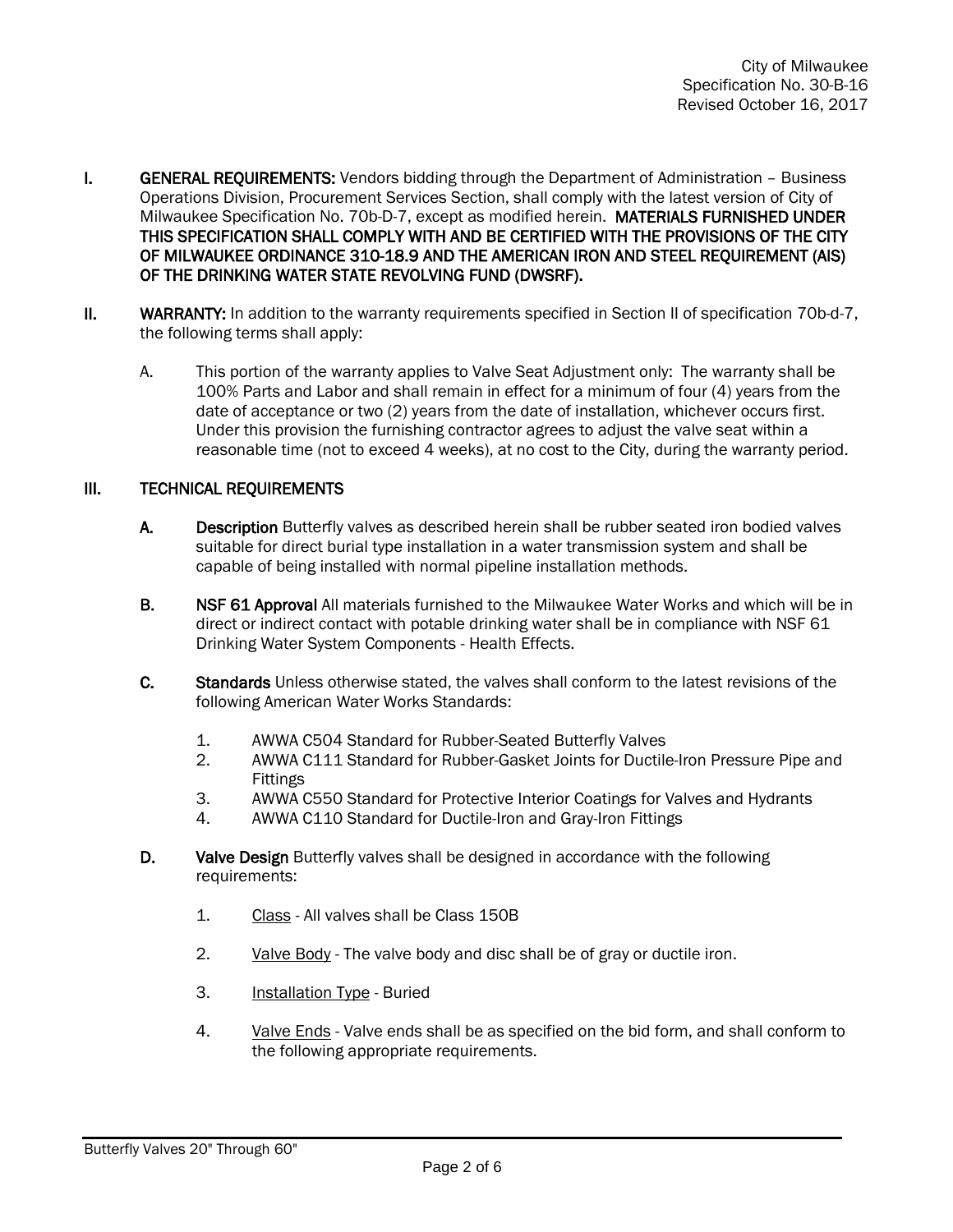- a. Bell Ends for concrete pipe shall be dimensioned to fit the spigot of a standard rubber and steel joint for concrete pipe. Bell ends for valves 42 inches in diameter and smaller shall be suitable for the spigot ends of lined cylinder pipe as previously produced by Price Brothers (LCP) or Cretex (SP-5). Bell ends for valves 48 inches and larger shall be suitable for spigot ends of embedded cylinder pipe as previously produced by Price Brothers (ECP) or Cretex (SP-12). The bell depth on valves 48" and smaller shall be 4-1/2" (deep joint).
- b. Mechanical joint ends and accessories shall conform to AWWA C111. Valves shall be furnished complete with all accessories - full body gray iron or ductile iron glands, plain rubber gaskets, nuts and tee-head bolts made of highstrength, low-alloy steel. The mechanical joint flange shall have full-drilled holes except where slots may be required in the vicinity of the valve shaft. When tapped holes are required in the flanges, the furnishing contractor shall furnish one 300 series 18-8 stainless steel stud and nut for each tapped hole.
- c. Mechanical joint ends and accessories shall conform to C-110 dimensions of C-111.
- 5. Valve Shaft The valve shaft shall be 300 Series 18-8 stainless steel or approved equal corrosion resistant material.
- 6. Shaft Seals Shall be the self-adjusting V-type, approved O-ring, or other approved type, in conformance with Section 4.2.7 of AWWA C504.
- 7. Direction to open The valves shall open by turning the operating nut to the right (CLOCKWISE).
- 8. Journals The journal surfaces which contact the valve bearing surfaces shall be of 300 series 18-8 stainless steel.
- 9. Seat For valves 30 inches and larger the adjustable side of the seat shall be on the right when facing the actuator end of the valve shaft, with the operating nut at the top.
	- a. The furnishing contractor shall conduct a valve seat adjustment and the valve leakage test at the factory prior to shipment of the valve.
	- b. All seats shall be constructed of rubber either Buna N or Buna S and shall be full circle 360-degree without interruption. Valve seats shall be mechanically attached to the valve disc or valve body.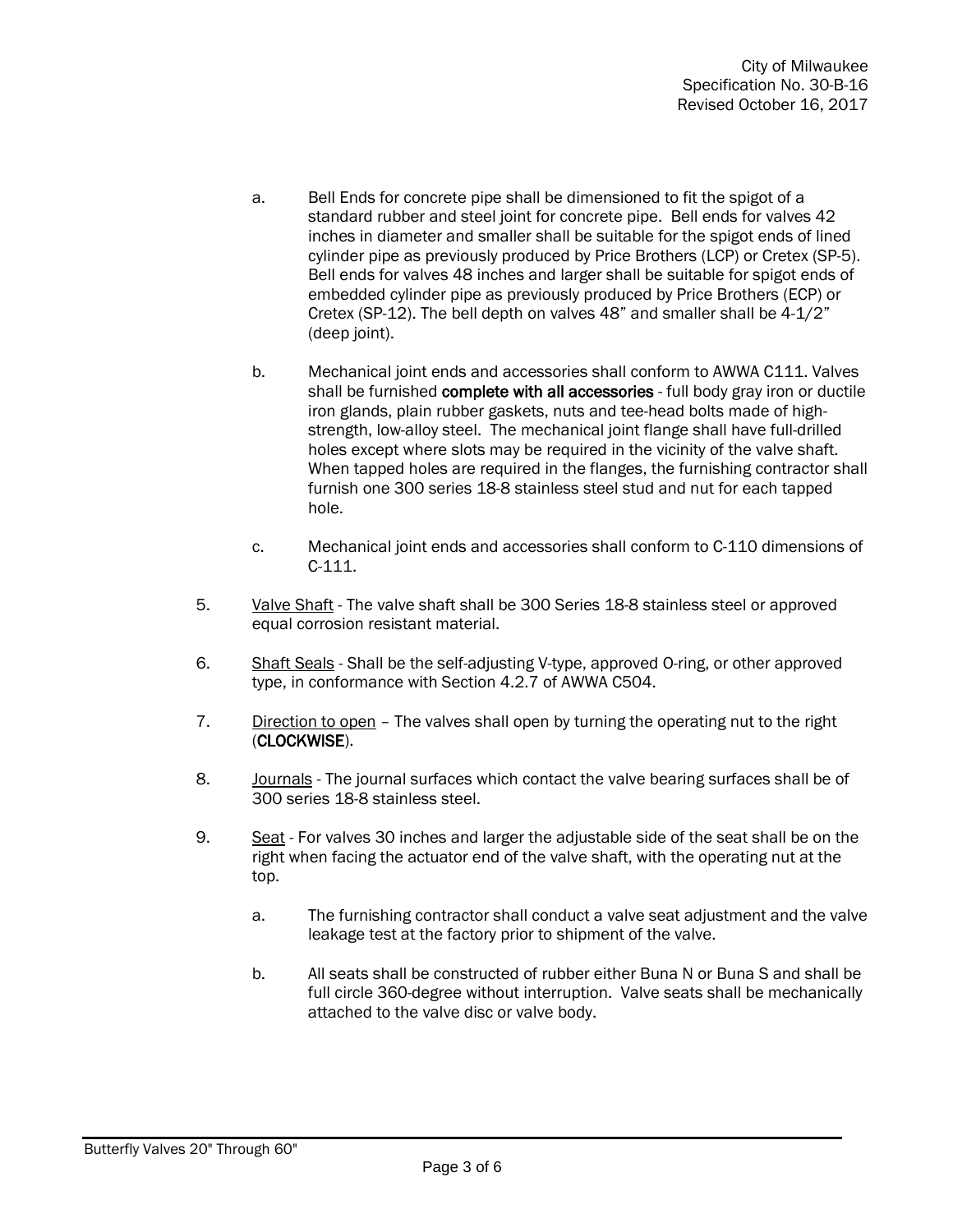- c. Valve seats shall be field adjustable and replaceable without dismantling the actuator, disc or shaft and without removing the valve from service.
- 10. Actuators Butterfly valve actuators shall conform to the following requirements:
	- a. Type Manual Wrench nut
	- b. The actuator shall be furnished with a standard 2" square nut to accept manual wrench. The nut shall be positively secured to the actuator input shaft using a 300 series 18-8 stainless steel bolt or pin.
	- c. The actuator shall be self-locking, and the disc shall not creep or flutter under service conditions.
	- d. The actuator shall be furnished with a factory set stop at each end of its travel.
	- e. Actuator shall have a 300 series stainless steel external stop limiting device and travel adjustment, which must be able to be operated without removing the valve from service or removing the actuator cover. No internal travel adjustment devices will be acceptable.
	- f. The actuator case shall be completely watertight, sealed by means of approved gaskets, gasket compounds, O rings or threaded 300 series 18-8 stainless steel plugs.
	- g. The actuator shall be filled with a suitable oil or grease at the factory. If the actuator lubricant is oil, suitable fill and drain plugs of 300 series 18-8 stainless steel, low zinc bronze or approved corrosion resistant material shall be provided.
	- h. The operating input shaft shall be series 300 or series 400 stainless steel or an approved equal. If it is completely sealed from contact with ground water, the input shaft may be a properly designed high strength carbon steel.
- 11. Actuator Torque Strength Actuators shall be designed and manufactured to withstand an input torque of 450 foot-pounds at the fully opened and fully closed positions without distortion of any kind.
- 12. Exterior Fasteners All exterior bolts and nuts, plugs, pins, and external accessories shall be made from low zinc bronze or 300 series 18-8 stainless steel or approved equal corrosion resistant material.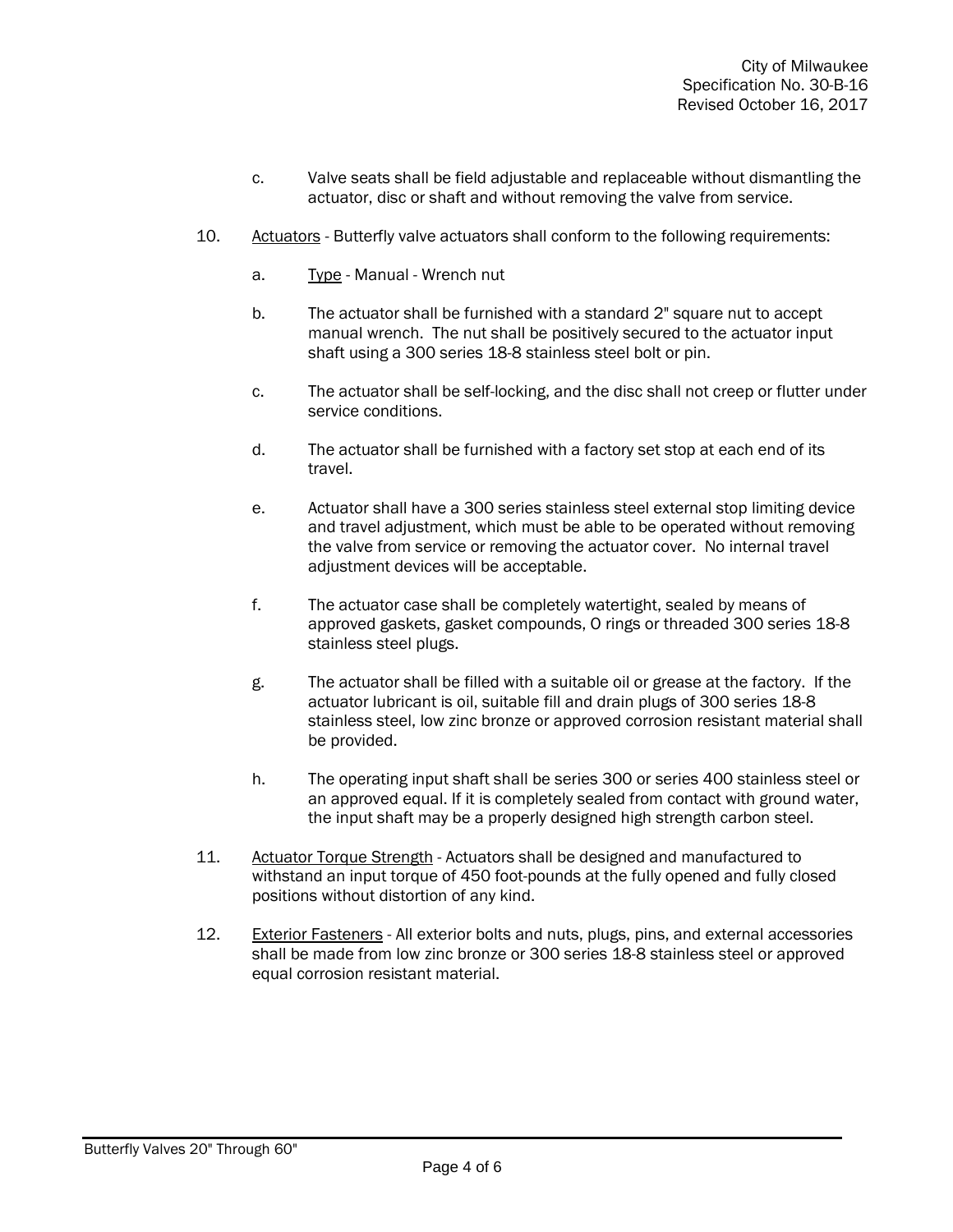- E. Coatings The valve shall be lined and coated with one of the following acceptable options
	- 1. Each ferrous surface, which will be exposed to either water internally or the soil externally, shall receive at least 2 coats of a coating that complies with Sec. 4.4.1 of AWWA C504; Or,
	- 2. Both inside and outside of the valve shall receive at least 6 mil thick epoxy coating in compliance with Sec. 5.1.2.2 of AWWA C 550.
- F. SUBMITTALS AFTER AWARD OF CONTRACT: Shortly after the award of the contract the successful bidder shall submit three (3) sets of certified drawings for each size and type of valve being furnished to the Superintendent of Milwaukee Water Works for approval.

The drawing submittal shall show the following information:

- 1. Internal construction details, overall dimensions, materials of all valve components, actuator position, indication of the adjustable side of seat in case of 30" and larger diameter valves, recommended lubrication, and the weight of the valve complete.
- 2. Material specifications for all components.
- 3. Manufacturer's name and actuator designation.
- 4. Rated output torque of the actuator.
- 5. Maximum input torque required to develop the rated output torque of the actuator.
- 6. Number of turns of the operating nut to fully close the valve from the fully opened position.
- 7. Maximum input torque at the operating nut which the actuator will withstand without damage to the actuator or valve with the actuator at the stops.
- 8. Direction of rotation of the operating nut to open the valve.

One (1) set of drawings will be returned to the furnishing contractor marked "Reviewed – No Exceptions Taken", "Reviewed – Returned with Comments", "Reviewed – Revise and Resubmit", or "Rejected". All materials shall be furnished in accordance with these approved drawings.

- G. Manuals After the bid opening, the successful bidder will be required to furnish four (4) copies of maintenance manuals and parts list to the Superintendent of Milwaukee Water Works for the valves being furnished.
- H. Affidavit and Certification Upon request, the furnishing contractor shall submit in duplicate the following to the Superintendent of Milwaukee Water Works: